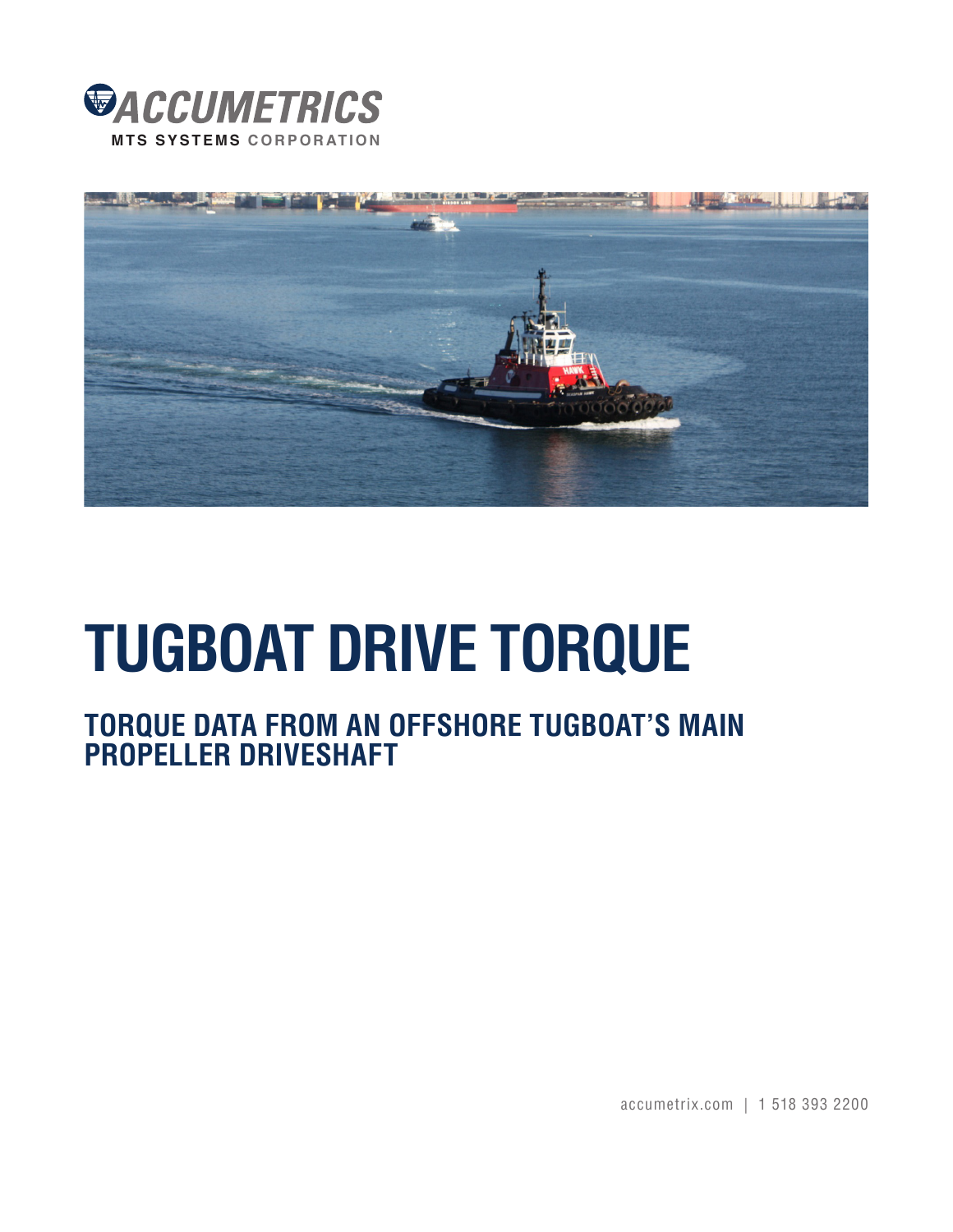## **Application: Tugboat Drive Torque**

**Wireless telemetry provides torque data from an offshore tugboat's main propeller driveshaft** 

#### **Industry:** Marine

**Product:** [AT-4400](http://www.accumetrix.com/SingleChannelTelemetry/AT4400)

### **Parameters measured:** Torque

Torque measurement equipment on shipboard apparatus needs to be easily installed, highly reliable, and require little or no maintenance. An AT-4400 16 bit digital telemetry system was chosen for monitoring torque from a 12.5" diameter main driveshaft during studies of an offshore tug's engine efficiency (gas mileage). The telemetry system used induction power to eliminate any needs for replacing batteries. The 16 bit digital data provided dependable high signal integrity, high resolution data to the user. Digital data was transmitted back to a remote Receiver via the induction power cable; the Receiver supplied  $0 +/10V$  data to the user's data acquisition and analysis system, which used the torque and other sensor data to compute engine operational efficiency.

The AT-4400 uses precision instrumentation amplifiers, anti-alias filtering and a 16 bit high resolution digitizer to capture on-rotor torque signals at a rate of 26,495 samples per second. The digital data (which is naturally very EMI resistant) is decoded at the remote receiver to an analog output signal. The AT-4 provides user-adjustable output stage amplification and filtering for further user flexibility.



The picture on the left shows an AT-4400 split clamp-on collar for the 12.5" main drive shaft. For ruggedness, a phenolic stationary pickup coil was used (mahogany colored outer shape). A tuning enclosure can be seen on the lower left. A rear view of the Receiver is shown on the right. The Receiver's front panel has the on-the-fly shunt calibration switch.

The AT-4400 can be also be supplied in component form for center of shaft mounting.